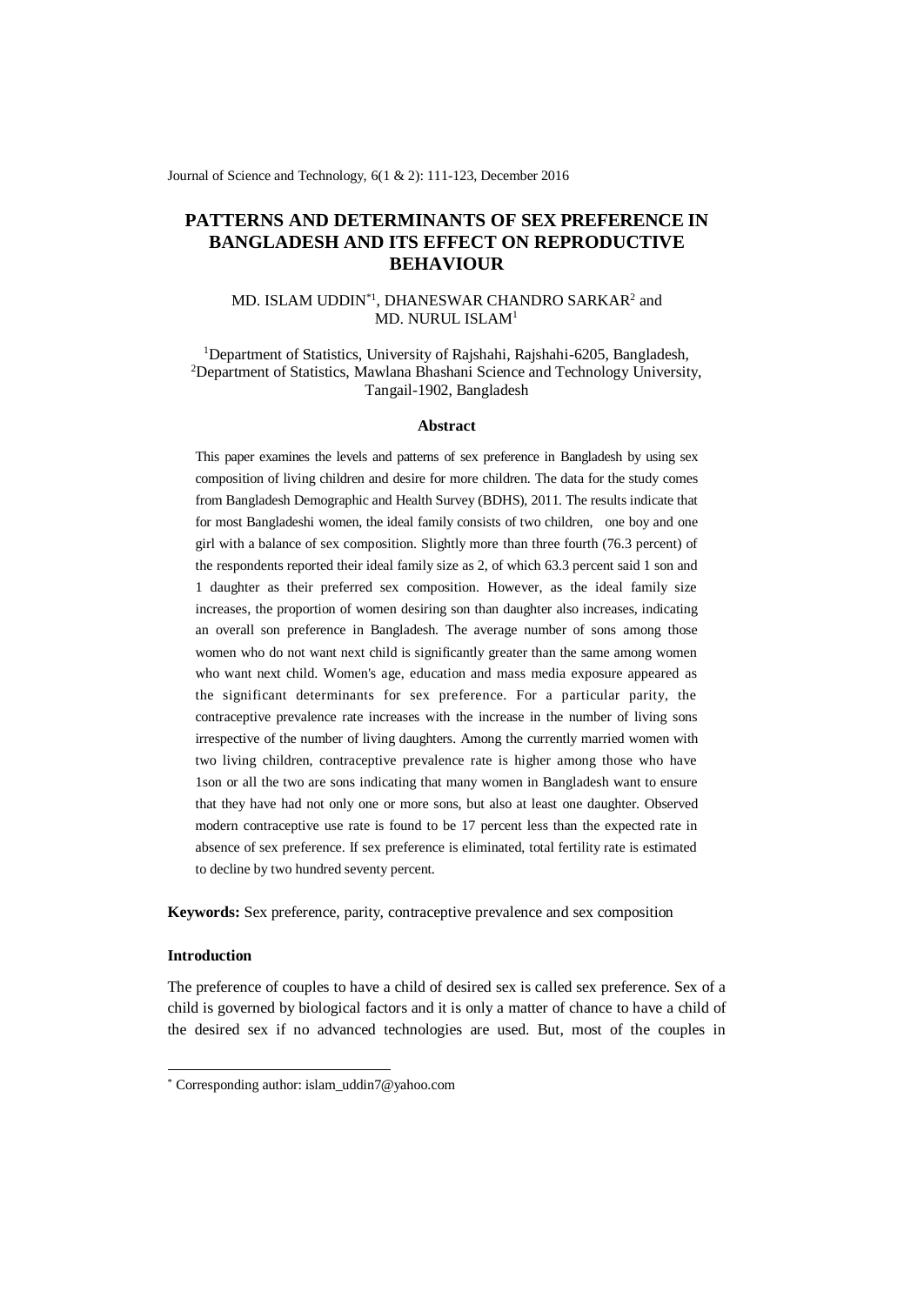Bangladesh do prefer a certain sex composition of their offspring. In majority of the couples, preference to have at least one child of particular sex is fulfilled due to biological chance only. Biologically, sex of children is a random event with probability of 0.513 for male child (Johansson and Nygren 1991; Waldron 1983). Biological factors, sex selective abortion and differential stopping behaviour are the three major factors determining the sex composition of children (Clark, 2000).

Out of these three factors, the third one is an important practical route in achieving the desired sex composition of children (Arokiasamy, 2002). However, son preference is a well-known phenomenon in many low income countries like Bangladesh, India, and Pakistan. Analyzing Demographic Health Survey data from 57 countries, Arnold (1997) showed that son preference remains strong in South Asian Countries and, in that area, Bangladesh has the highest ratio of preference for sons over daughters. In fact, son preference has been considered to be one of the factors responsible for the high fertility in Bangladesh, and it is argued that such gender preferences for children may act as a major constraint in the implementation of family planning programs, particularly in countries which are beginning to experience a fertility transition. The impact of gender preference on fertility has usually been investigated by examining data relating to the sex composition of living children of couples who do not want any more children, the assumption being that if son preference has an impact on fertility, couples who have sons are much more likely not to want more children and to practice contraception. Such an impact has been documented and empirically demonstrated in several South Asian countries and more particularly in Bangladesh. According to one study, given perfect contraceptive use, if all couples desired at least two sons, families would have an average of 3.9 children, whereas if all couples desired at least one son and one daughter, the average would be 3.0 children (Sheps, 1963).

Son preference has a negative effect on contraceptive use and a positive effect on the desire for additional children regardless of socioeconomic and demographic characteristics. This adverse effect of son preference on fertility regulation seemed to have persisted over the years. The effect of sex composition on contraceptive use or desire for additional children varied by parity. The negative effect of fewer living sons on contraceptive use and its positive effect on desire for additional children was higher in parities between 2 and 4 than in other parities. The effect of sex composition was stronger on desire for additional children than on contraceptive usage. Sex preference is an issue of policy makers to control the fertility in Bangladesh. Over the last one decades Bangladesh has achieved remarkable success in achieving many demographic targets. These include decline of infant and child mortality, decline of total fertility rate and increase of contraceptive use. But the major concern of the researchers is that the TFR remains almost stable for the last 10 years though the contraceptive prevalence is increasing steadily. Researchers argued that high fertility desire along with strong sex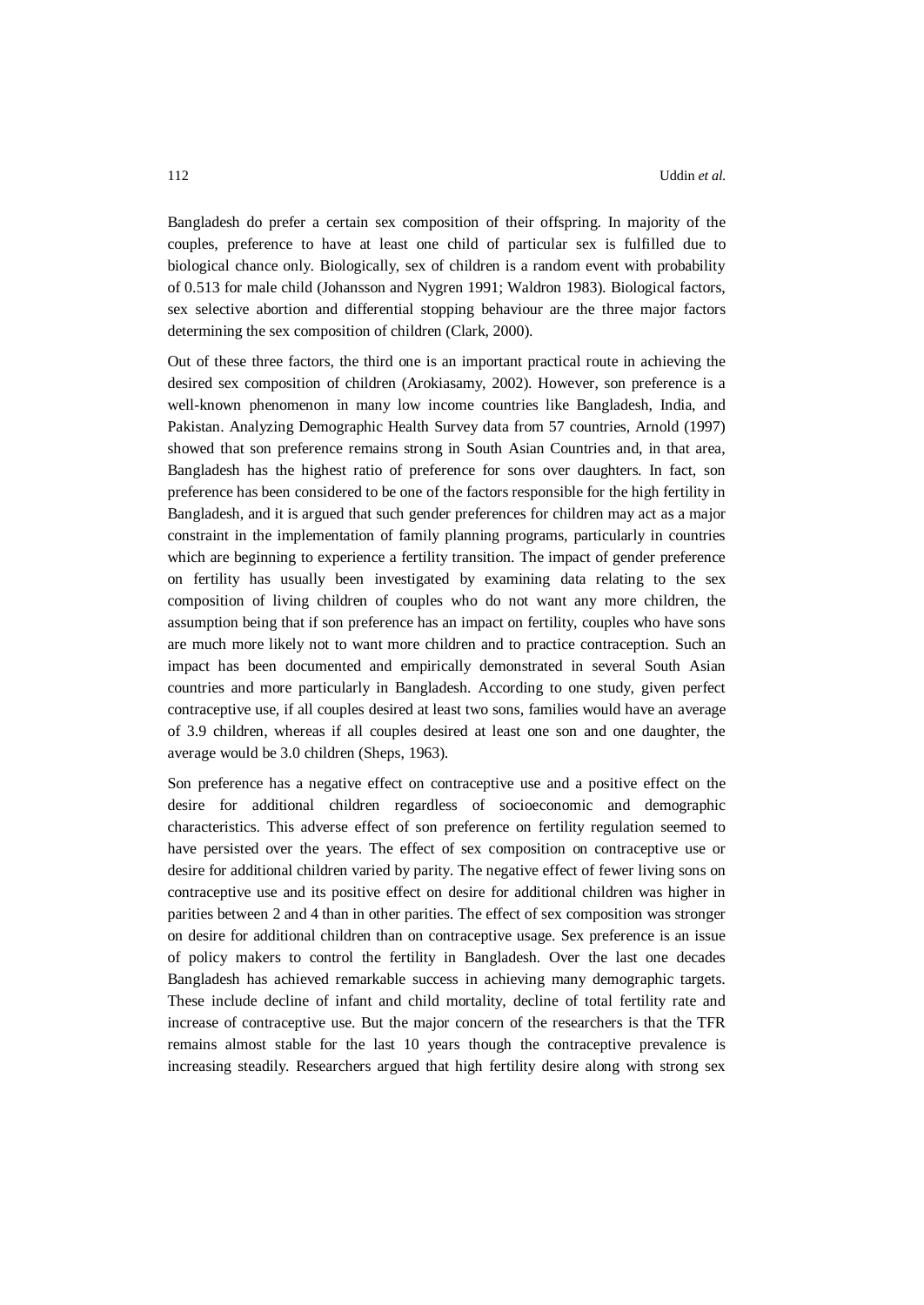preference act as a barrier for further reduction of fertility in Bangladesh (Islam et al. 2003). This present paper examines the pattern and determinants of sex preference and its effect on fertility desire and contraceptive use in Bangladesh .The findings may have important policy implications for further reduction of fertility in Bangladesh.

# **Materials and Methods**

The data for the present study are taken from Bangladesh Demographic and Health Survey (BDHS, 2011), a nationally representative survey that was conducted under the authority of the National Institute for Population Research and Training(NIPORT) of the Ministry of Health and Family Welfare. The survey considered a multistage cluster sample design to draw a nationally representative sample of 17,842 ever-married women of reproductive age 13-49. To measure the extent of son preference, women's expressed desire for the ideal number of sons has been used. The study examined the sex preference of currently married women and their fertility desire by using sex composition of living children and desire for more children. Multiple classification analysis was done to identify the factors affecting sex preference. The study evaluated the effect of son preference on contraceptive use and fertility by sex composition of living children and parity progression ratio respectively.

## **Results and Discussion**

## *Levels of sex preference*

The ideal number of boys is the variable, which can provide the information regarding the sex preference. In the BDHS respondents were asked, "What is your ideal number of sons?" Table1 shows the ideal number of sons according to respondents' response. The results indicate that 19 percent respondents showed no preference for son and the rest 81 percent expressed their preference for son of which 67 percent expect one, 14 percent want two, Half percent desire three and only 0.1 percent like four or more ideal number of sons.

| <b>Ideal number of sons</b> | <b>Percentage of cases</b> |
|-----------------------------|----------------------------|
| .00                         | 18.7                       |
| 1.00                        | 67.0                       |
| 2.00                        | 13.7                       |
| 3.00                        | 0.5                        |
| $4+$                        | 0.1                        |
| Total                       | 100.0                      |
| Number of cases             | 16491                      |

**Table 1. Percentage of currently married women for ideal number of sons**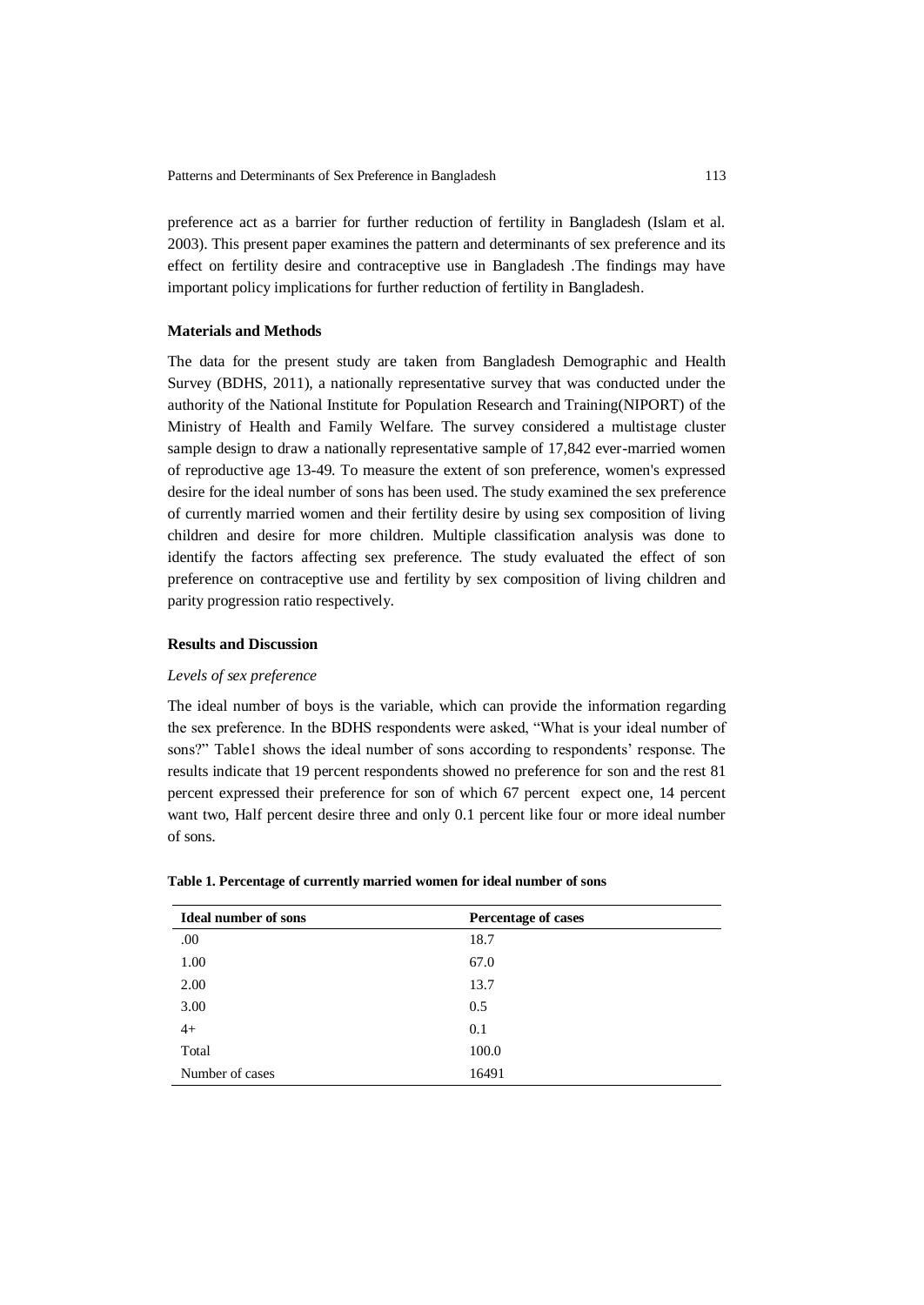The table 2 presents the distribution of women by their ideal family size composition. The results indicate that for most Bangladeshi women, expect their family consists of two children – one boy and one girl. For instance, slightly more than three-fourth (76.3 percent) of the respondents reported their ideal family size as 2, of which 63.3 percent said 1 son and 1 daughter as their preferred sex composition. Even those who preferred for 4 or more children (about 6.1 percent), most of them (5.5 percent) preferred equal number of son and daughter.

| No. and Sex of Ideal family size | Percent | No. of Women |
|----------------------------------|---------|--------------|
| 1 Child                          | 5.2     | 913          |
| 1 daughter                       | 0.5     | 81           |
| 1 son                            | 1.4     | 238          |
| Either sex                       | 3.4     | 594          |
| 2 Children                       | 76.3    | 13403        |
| 1 son, 1 daughter                | 63.3    | 11295        |
| 2 sons                           | 0.4     | 78           |
| 2 daughters                      | 0.1     | 23           |
| Either sex                       | 11.4    | 2008         |
| 3 Children                       | 12.4    | 2174         |
| 2 son, 1 daughter                | 8.5     | 1484         |
| 1 son, 2 daughter                | 1.1     | 190          |
| 3 son                            | 0.1     | 12           |
| 3 daughter                       | 0.0     | $\mathbf{1}$ |
| Either sex                       | 2.8     | 487          |
| 4 or more                        | 6.1     | 1073         |
| Equal no. of each sex            | 5.5     | 967          |
| More son than daughter           | 0.5     | 85           |
| More daughter than son           | 0.1     | 20           |
| Either sex                       | 0.0     | 1            |
| <b>Total</b>                     | 100.0   | 17563        |

**Table 2. Percentage distribution of women by ideal family size Composition**

## *Future fertility desire and sex preference*

The sex preference for children is examined on the basis of living children of couples. Number of living children is considered suitable for analysis because couples' preference for number and sex composition is based on the number of living children rather than the total children ever born. Desire of next child can explain the differential in the preference for children of different sex. For analysis, currently married women were classified into two groups: one consisting of those who do not want any more children and the other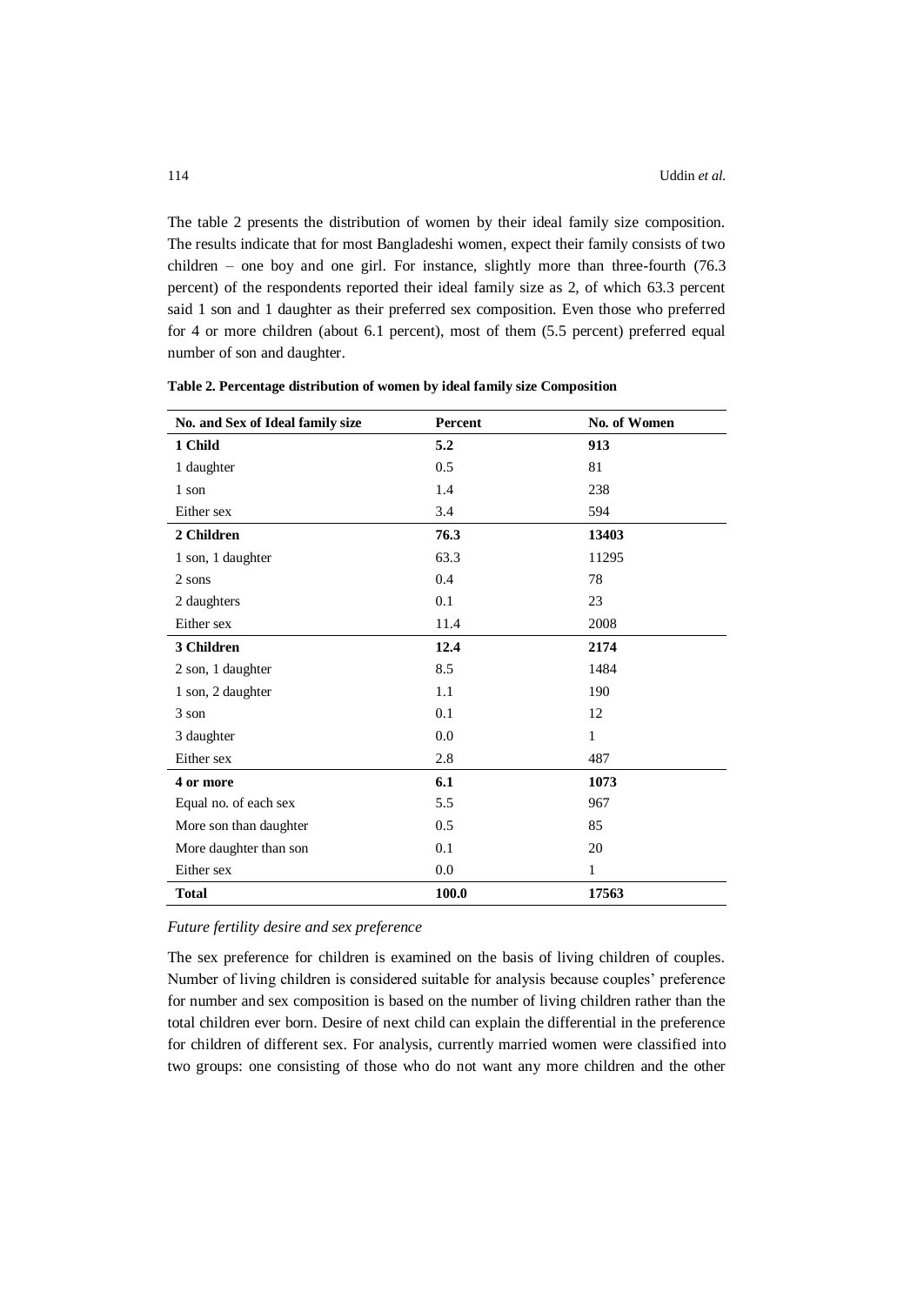who want more children. Their desire status of next child is analyzed by using average number of living sons they have. In absence of sex preference, for certain family size, the average number of sons in the group who do not want any more children and the average number of sons in the group who want more children is expected to be almost same. But, Table 3 shows that there is significant difference (independent sample F-test) in the average number of sons between these two groups of women for different number of living children. For example, among the couples with three living children, those couples who do not want next child are having 1.58 sons on an average but those couples who want more children are having only 1.28 sons on an average. The desire status of next child is further analyzed by taking number of living sons. From Table 4, it is evident that, the desire status of next child is significantly associated with the number of living sons for all values of total number of living children(except one and five or more living children). The association is strongest for two children. In this group also, the most preferable sex composition can be inferred to be one son and one daughter (90% do not want more child). This result is in the same line with the result obtained from other studies (Niraula, 1995). Higher percentage of women having one son reported that they do not want to go for next child except one and four living children. This characteristic is found true for all possible sex compositions of living children without one and four living children. It indicates only the preference for one son.

Around double times as many women want to continue childbearing if they have two daughters only than if they have two sons only. Substantial proportion of women want next child after having sons only (20% for two sons; 10%for three sons). Their intention to go for next child may be for daughter. This indicates the similar preference for both sexes to some extent. The trade-off between the number and sex composition of children due to greater preference for sons can also be studied. Proportion of women who want next child if they have no sons is declining as the number of living children increases (38.1% for two children; and 12.5% for five or more children). Hence the increasing 'number' of children added at each parity does affect negatively the desire of having certain number of sons.

| Number of       | Do not want next child    |                    | Want next child           | F                  |            |
|-----------------|---------------------------|--------------------|---------------------------|--------------------|------------|
| living children | Average<br>number of sons | Number<br>of women | Average<br>number of sons | Number of<br>women |            |
| One             | 0.55                      | 809                | 0.52                      | 2852               | $2.833*$   |
| Two             | 1.12                      | 3870               | .89                       | 840                | 76.938**   |
| Three           | 1.58                      | 3003               | 1.28                      | 255                | $30.859**$ |
| Four            | 2.03                      | 1640               | 1.58                      | 124                | 22.537**   |
| Five or more    | 2.73                      | 1410               | 2.79                      | 110                | .24        |
| Total           | 1.54                      | 10732              | 0.53                      | 4181               | 4221.168** |

**Table 3. Desire status of next child and average number of sons by number of living children (Currently married women having at least one living child)**

Label of significance:  $P<0.1$  \*\*P<0.00001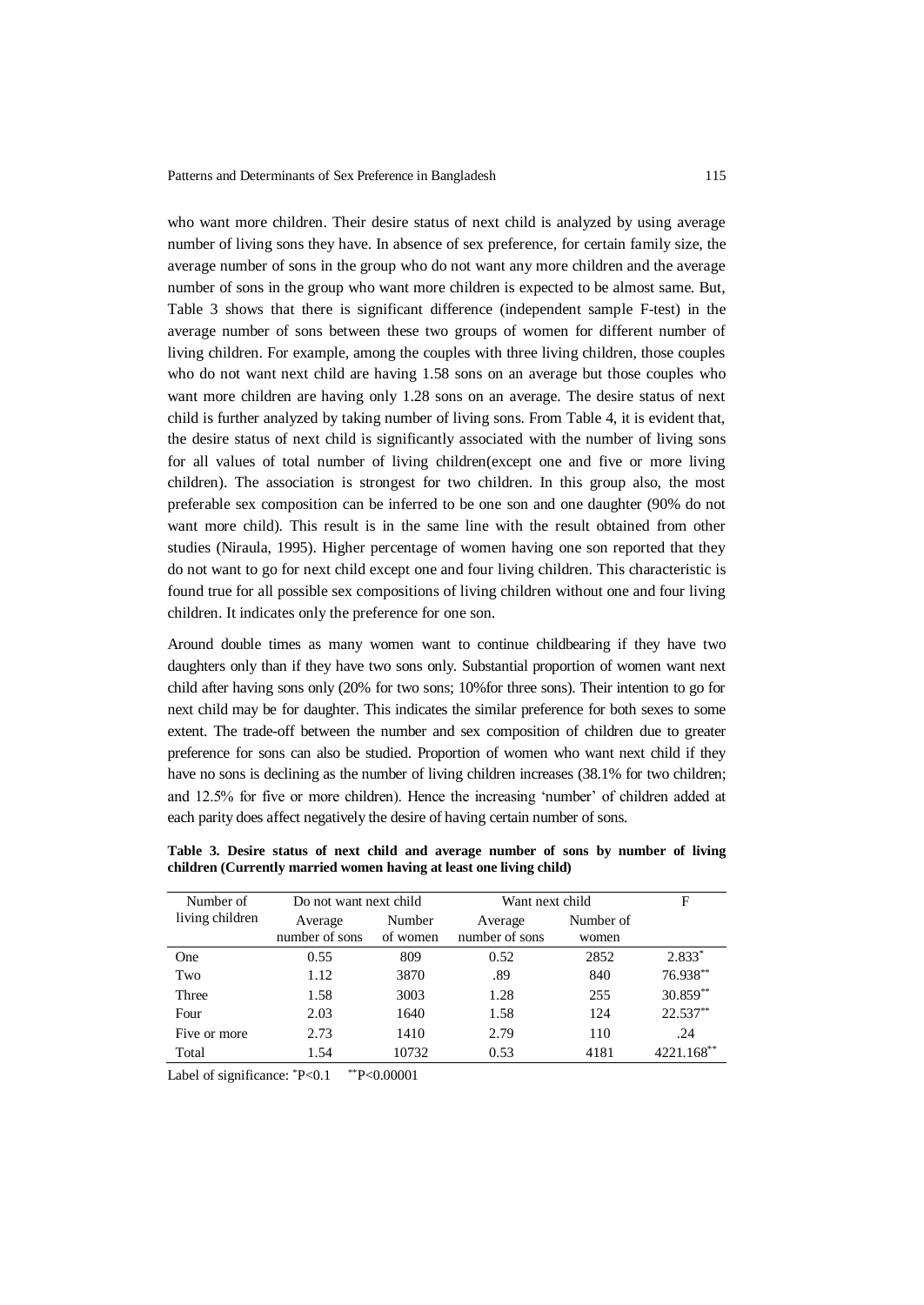| Number of<br>living children | Number of<br>living son | Want next child<br>(Percentage) |           | $\chi^2$  | Contingency<br>Coefficient | <b>Total</b><br>number of |
|------------------------------|-------------------------|---------------------------------|-----------|-----------|----------------------------|---------------------------|
|                              |                         | N <sub>o</sub>                  | Yes       |           |                            | women                     |
| One                          | $\theta$                | 20.9                            | 79.1      |           |                            | 1739                      |
|                              | 1                       | 23.2                            | 76.8      |           |                            | 1922                      |
| <b>Total</b>                 | 22.1                    | 77.9                            | $2.88*$   | $.028*$   | 3661                       |                           |
| Two                          | $\mathbf{0}$            | 61.9                            | 38.1      |           |                            | 883                       |
|                              | $\mathbf{1}$            | 90.0                            | 10.0      |           |                            | 2590                      |
|                              | $\overline{2}$          | 80.1                            | 19.9      |           |                            | 1237                      |
| <b>Total</b>                 | 82.2                    | 17.8                            | 359.42**  | $0.27**$  | 4710                       |                           |
| Three                        | $\mathbf{0}$            | 75.7                            | 24.3      |           |                            | 317                       |
|                              | 1                       | 94.5                            | 5.5       |           |                            | 1212                      |
|                              | $\overline{2}$          | 94.5                            | 5.5       |           |                            | 1332                      |
|                              | 3                       | 90.5                            | 9.5       |           |                            | 398                       |
| <b>Total</b>                 | 92.2                    | 7.8                             | 139.81**  | $0.20***$ | 3259                       |                           |
| Four                         | $\overline{0}$          | 78.7                            | 21.3      |           |                            | 122                       |
|                              | $\mathbf{1}$            | 91.3                            | 8.7       |           |                            | 438                       |
|                              | $\overline{2}$          | 95.2                            | 4.8       |           |                            | 643                       |
|                              | $3+$                    | 94.8                            | 5.2       |           |                            | 561                       |
| <b>Total</b>                 | 93.0                    | 7.0                             | 47.66**   | $0.16***$ | 1764                       |                           |
| Five or more                 | $\mathbf{0}$            | 87.5                            | 12.5      |           |                            | 64                        |
|                              | $\mathbf{1}$            | 93.8                            | 6.2       |           |                            | 224                       |
|                              | $\overline{2}$          | 93.7                            | 6.3       |           |                            | 410                       |
|                              | $3+$                    | 92.6                            | 7.4       |           |                            | 821                       |
| <b>Total</b>                 | 92.8                    | 7.2                             | 3.52      | 0.05      | 1519                       |                           |
| <b>Grand</b> total           | 65.0                    | 35.0                            | 4510.30** | $0.46***$ | 14913                      |                           |

**Table 4. Desire status of next child by number of sons for different number of living children (Currently married women having at least one living child)**

Label of significance:  $P < 0.1$  \*\*P $< 0.00001$ 

Contingency coefficient: It measures the amount of association between want for further child and do not want next child for different sex composition of living children.

# *Differentials of sex preference*

Differentials of sex preference were analyzed in terms of preference for ideal number of sons considering women's socio-demographic characteristic as the explanatory variables. Mean ideal number of son is increased with the increase in age of respondents. Adolescents had the lowest mean ideal number of son (0.78), whereas the most elderly group of 40-49 had the highest mean ideal number of son (1.11). Age at marriage also shows differential effect on mean ideal number of sons.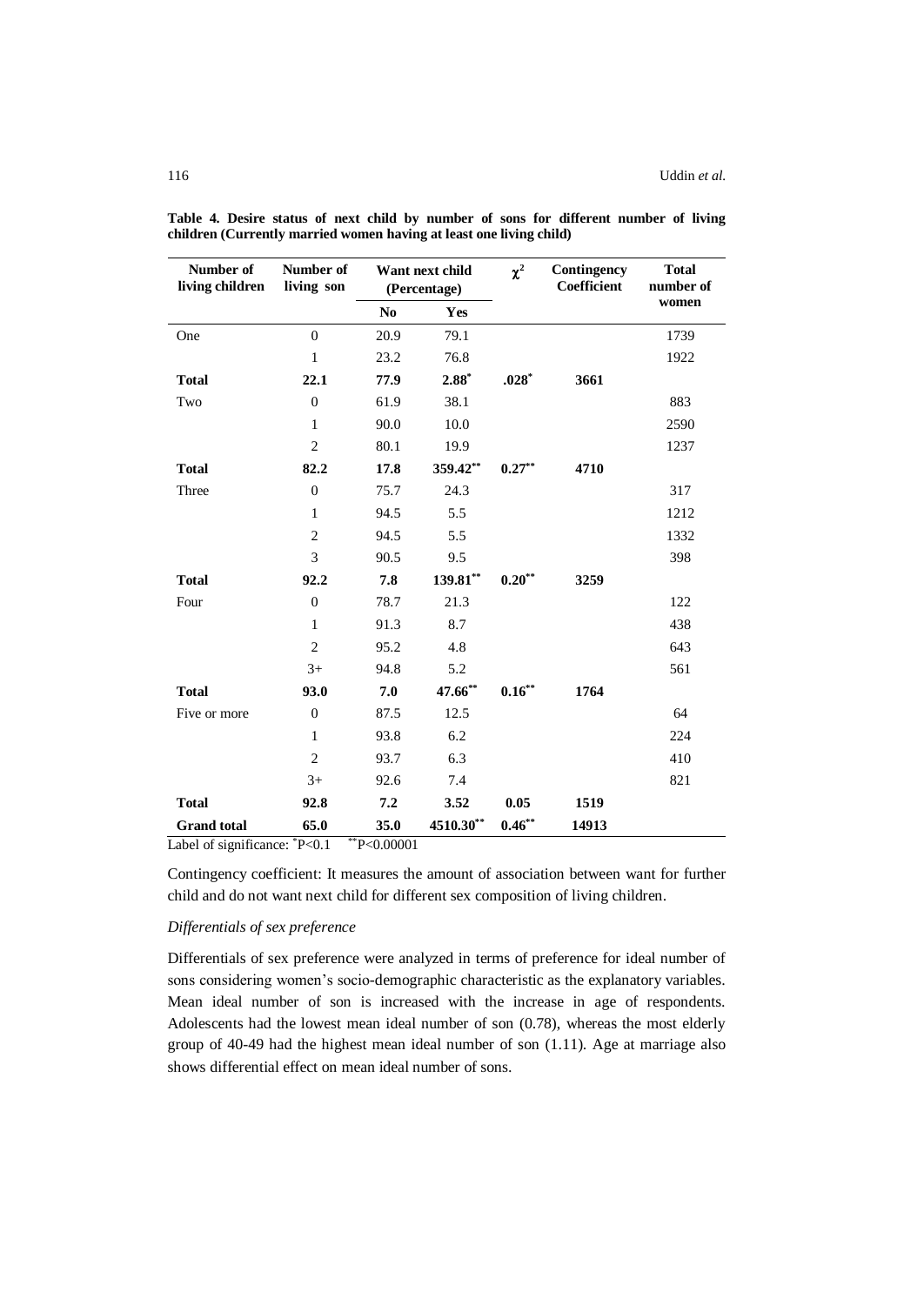| Socio-demographic<br>characteristics | <b>Mean Ideal number</b><br>of Son | Number of currently<br>married women |
|--------------------------------------|------------------------------------|--------------------------------------|
| <b>Overall</b>                       | 0.96                               | 16491                                |
| Respondent's age                     |                                    |                                      |
| $\leq$ 20                            | .78                                | 1918                                 |
| 20-29                                | .89                                | 6629                                 |
| 30-39                                | 1.04                               | 4564                                 |
| 40-49                                | 1.11                               | 3380                                 |
| Age at marriage                      |                                    |                                      |
| <15                                  | 1.01                               | 6600                                 |
| 15-19                                | .95                                | 8470                                 |
| 20-24                                | .83                                | 1170                                 |
| $25+$                                | .71                                | 251                                  |
| <b>Respondent's education</b>        |                                    |                                      |
| No education                         | 1.11                               | 4314                                 |
| Primary                              | 1.01                               | 4958                                 |
| Secondary                            | .87                                | 5958                                 |
| Higher                               | .74                                | 1262                                 |
| <b>Husband's education</b>           |                                    |                                      |
| No education                         | 1.06                               | 4935                                 |
| Primary                              | .98                                | 4537                                 |
| Secondary                            | .92                                | 4709                                 |
| Higher                               | .82                                | 2303                                 |
| Place of residence                   |                                    |                                      |
| Urban                                | .88                                | 4276                                 |
| Rural                                | .99                                | 12216                                |
| <b>Region</b>                        |                                    |                                      |
| <b>Barisal</b>                       | .95                                | 942                                  |
| Chittagong                           | 1.05                               | 2971                                 |
| <b>Dhaka</b>                         | .94                                | 5323                                 |
| Khulna                               | .88                                | 1988                                 |
| Rajshahi                             | .96                                | 2516                                 |
| Rangpur                              | .94                                | 1914                                 |
| Sylhet                               | 1.07                               | 837                                  |
| <b>Wealth index</b>                  |                                    |                                      |
| Lowest                               | 1.02                               | 6170                                 |
| Middle                               | .99                                | 3334                                 |
| Highest                              | .90                                | 6980                                 |
| Religion                             |                                    |                                      |
| Muslim                               | .97                                | 14830                                |
| Non-muslim                           | .89                                | 1653                                 |
| Contraceptive use                    |                                    |                                      |
| No                                   | .96                                | 6345                                 |
| Yes                                  | .96                                | 10138                                |
| <b>Exposure to mass media</b>        |                                    |                                      |
| No                                   | 1.07                               | 5660                                 |
| Yes                                  | .91                                | 10831                                |

**Table 5. Mean ideal number of sons for currently married women by socio demographic characteristics, Bangladesh 2011**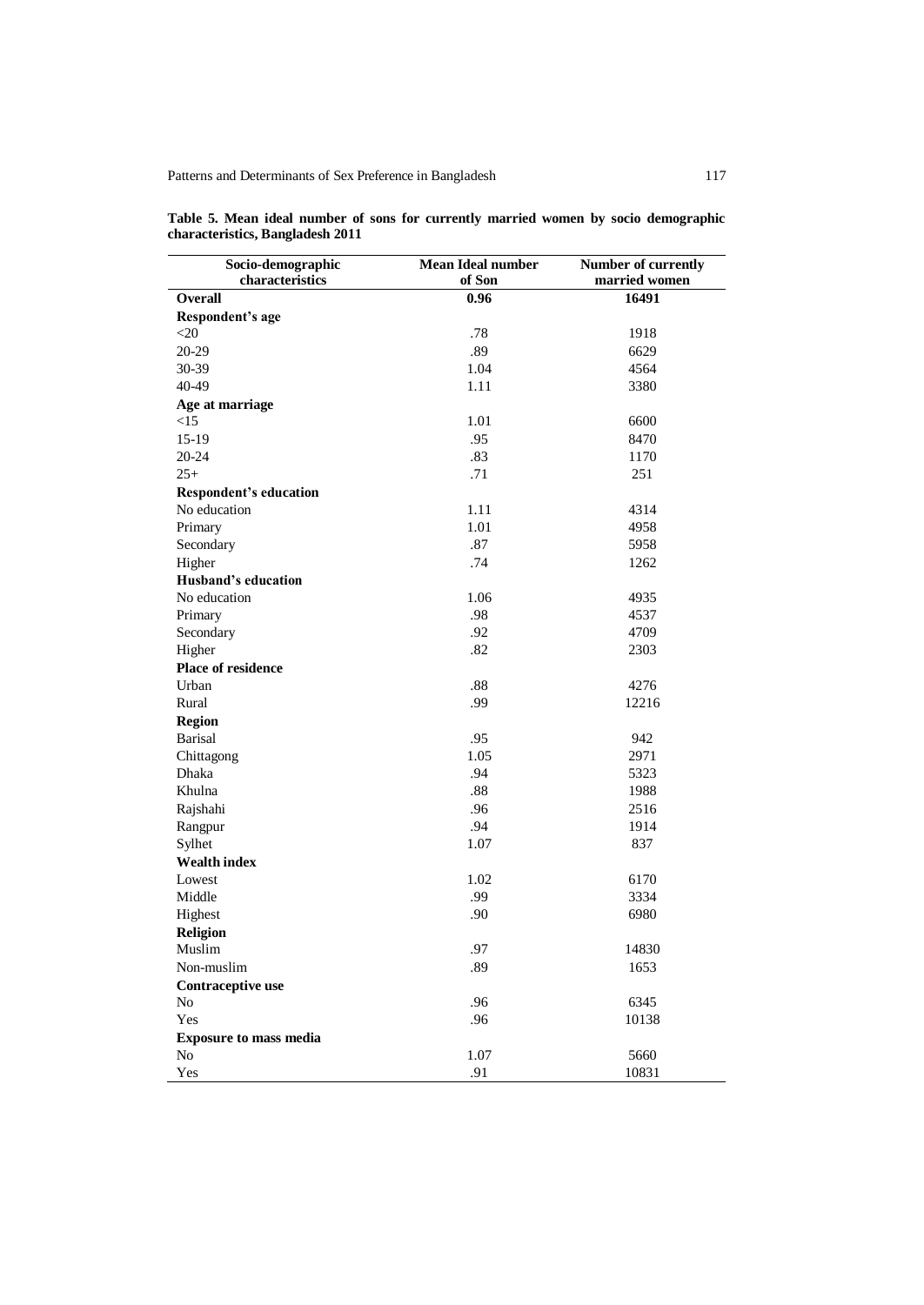The lower the age at marriage, the higher the preferred mean ideal number of sons. Women's education shows strong negative effect on mean ideal number of sons i.e. mean ideal number of son decreased with the increase in the level of education. For example, women with no education preferred more than one (i.e. 1.11) sons, while women with higher level of education preferred less than one (0.74) sons. Husband's education also shows similar pattern of relationship with the sex preference. Urban respondents had comparatively lower mean ideal number of son (0.88) than rural respondents (0.99).

So far region is concerned it was found that Sylhet (1.07) and Chittagong (1.05) had the highest mean ideal number of son and Khulna (0.88) had the lowest mean ideal number of son. Women with the lowest wealth i.e. poorest group had the highest mean ideal number of son (1.02), compared with the women with the highest amount of wealth (0.90).In comparison with non- Muslims (0.89), Muslim had higher mean ideal number of son (0.97). Contraceptive users and non-users had same mean ideal number of sons (0.96 vs. 0.96). Women who had exposure to mass media had smaller mean ideal number of son (0.91) than the ones who did not have any exposure to mass media (1.07).

## *Determinants of sex preference*

A variety of socio-economic and cultural factors may affect the son preference. To examine the differential patterns of mean number of desired sons, the well-known Multiple Classification Analysis (MCA) is employed (Table 6). The results indicate that women's age, education, husband's education, region of residence and exposure to mass media are important determinants of son preference. Among the selected factors, the respondent's age is the most influential factor determining the son preference (Eta  $=$  $0.181$  and Beta =  $0.151$ ). Son preference increases with the increase in age. Younger women desired lower number of sons than their older counter part. The next most influential factors affecting son preference is the exposure to mass media (Eta  $= 0.121$  and Beta = 0.105). Women having exposure to mass media are less likely to desire lower number of sons than the women having no mass media exposure. Region of residence is an influential factors for son preference (Eta  $= 0.093$  and Beta  $= 0.095$ ). Women living in the Khulna division have lower desired number of sons, while women living in the Sylhet and Chittagong have higher desired number of sons. Woman's education also play important role in determining the number of desired sons (Eta = 0.183 and Beta  $= 0.108$ ). On an average, higher the level of education, lower the desired number of sons. Although husband's education show strong negative effect on son preference, it becomes less important when other socio-economic factors are controlled.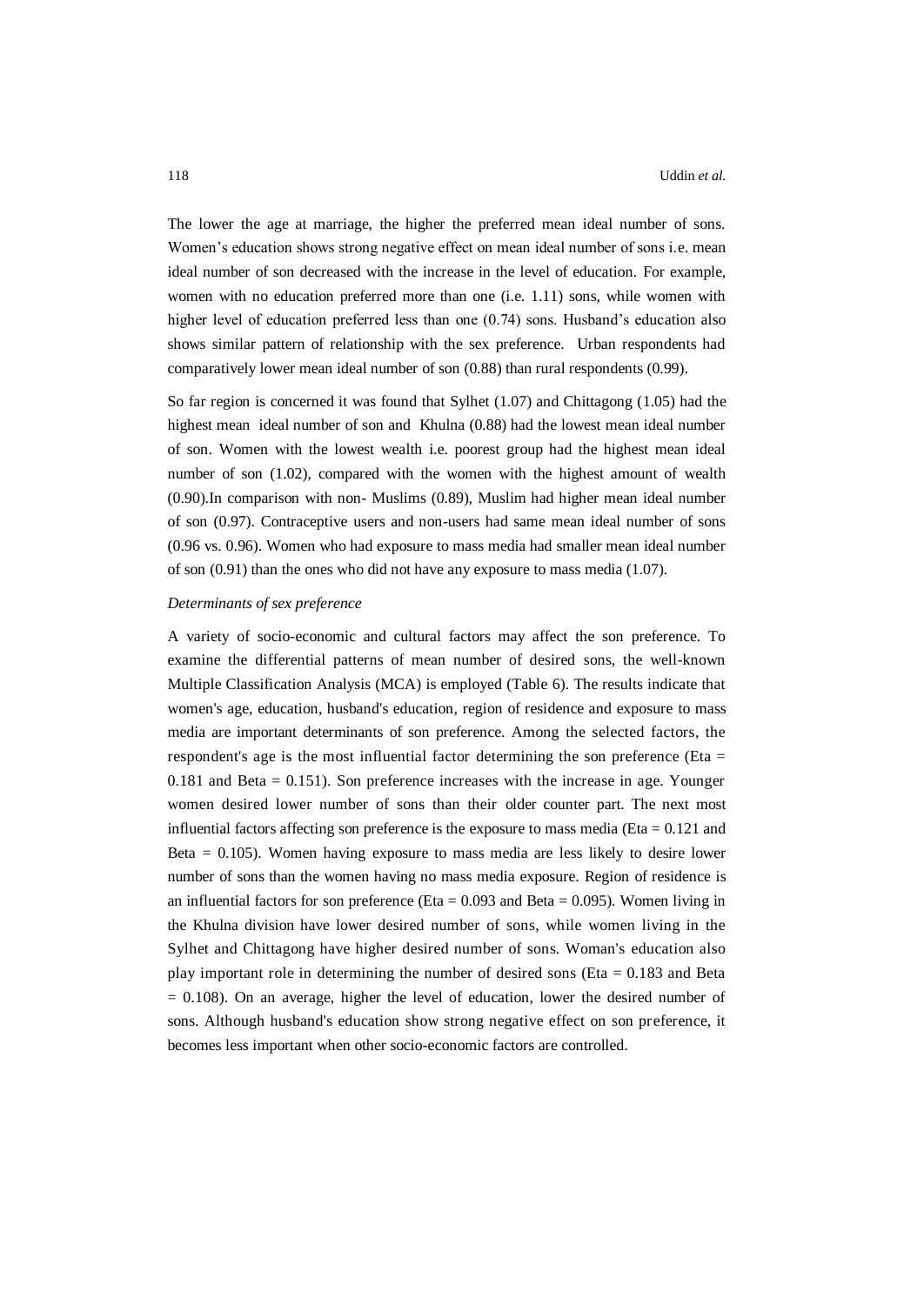| <b>Explanatory</b>         |                                           | <b>Predicted mean ideal sons</b> | <b>Correlation ratio</b> |                        |
|----------------------------|-------------------------------------------|----------------------------------|--------------------------|------------------------|
| variables                  | Unadjusted<br><b>Adjusted for factors</b> |                                  | Eta                      | <b>Beta</b>            |
|                            |                                           |                                  |                          | (Adjusted for factors) |
| Age                        |                                           |                                  |                          |                        |
| $<$ 20                     | .77                                       | .79                              |                          |                        |
| 20-29                      | .89                                       | .90                              | 0.181                    | 0.151                  |
| 30-39                      | 1.03                                      | 1.03                             |                          |                        |
| 40-49                      | 1.10                                      | 1.07                             |                          |                        |
| <b>Women's Education</b>   |                                           |                                  |                          |                        |
| No education               | 1.09                                      | 1.03                             |                          |                        |
| Primary                    | 1.01                                      | .99                              | 0.183                    | 0.108                  |
| Secondary                  | .87                                       | .92                              |                          |                        |
| Higher                     | .74                                       | .80                              |                          |                        |
| <b>Husband's Education</b> |                                           |                                  |                          |                        |
| No education               | 1.05                                      | .98                              |                          |                        |
| Primary                    | .98                                       | .97                              |                          |                        |
| Secondary                  | .92                                       | .96                              |                          |                        |
| Higher                     | .82                                       | .92                              |                          |                        |
| Place of residence         |                                           |                                  | 0.126                    | 0.031                  |
| Urban                      | .88                                       | .91                              |                          |                        |
| Rural                      | .99                                       | .98                              |                          |                        |
| <b>Region of residence</b> |                                           |                                  |                          |                        |
| Barisal                    | .95                                       | .93                              |                          |                        |
| Chittagong                 | 1.05                                      | 1.06                             |                          |                        |
| Dhaka                      | .94                                       | .95                              |                          |                        |
| Khulna                     | .89                                       | .89                              | 0.077                    | 0.051                  |
| Rajshahi                   | .96                                       | .95                              |                          |                        |
| Rangpur                    | .94                                       | .92                              |                          |                        |
| Sylhet                     | 1.07                                      | 1.06                             |                          |                        |
| <b>Wealth index</b>        |                                           |                                  |                          |                        |
| Lowest                     | 1.01                                      | .98                              |                          |                        |
| Middle                     | .99                                       | .99                              | 0.093                    | 0.095                  |
| Highest                    | .90                                       | .93                              |                          |                        |
| Contraceptive use          |                                           |                                  |                          |                        |
| $\rm No$                   | .96                                       | .95                              |                          |                        |
| Yes                        | .96                                       | .97                              | 0.085                    | 0.043                  |
| Media                      |                                           |                                  |                          |                        |
| N <sub>o</sub>             | 1.06                                      | 1.05                             | 0.005                    | 0.018                  |
| Yes                        | .91                                       | .92                              | 0.121                    | 0.105                  |
| Grand mean= 0.96           | $R=0.491, R^2=0.079$                      |                                  |                          |                        |

**Table 6. Mean ideal number of sons by selected socio-economic characteristics analyzed by Multiple Classification Analysis (MCA)**

*Sex preference and contraceptive use*

Previous analysis clearly shows the existence of sex preference in Bangladesh. To study the effect of sex preference on contraceptive use, only modern methods of contraception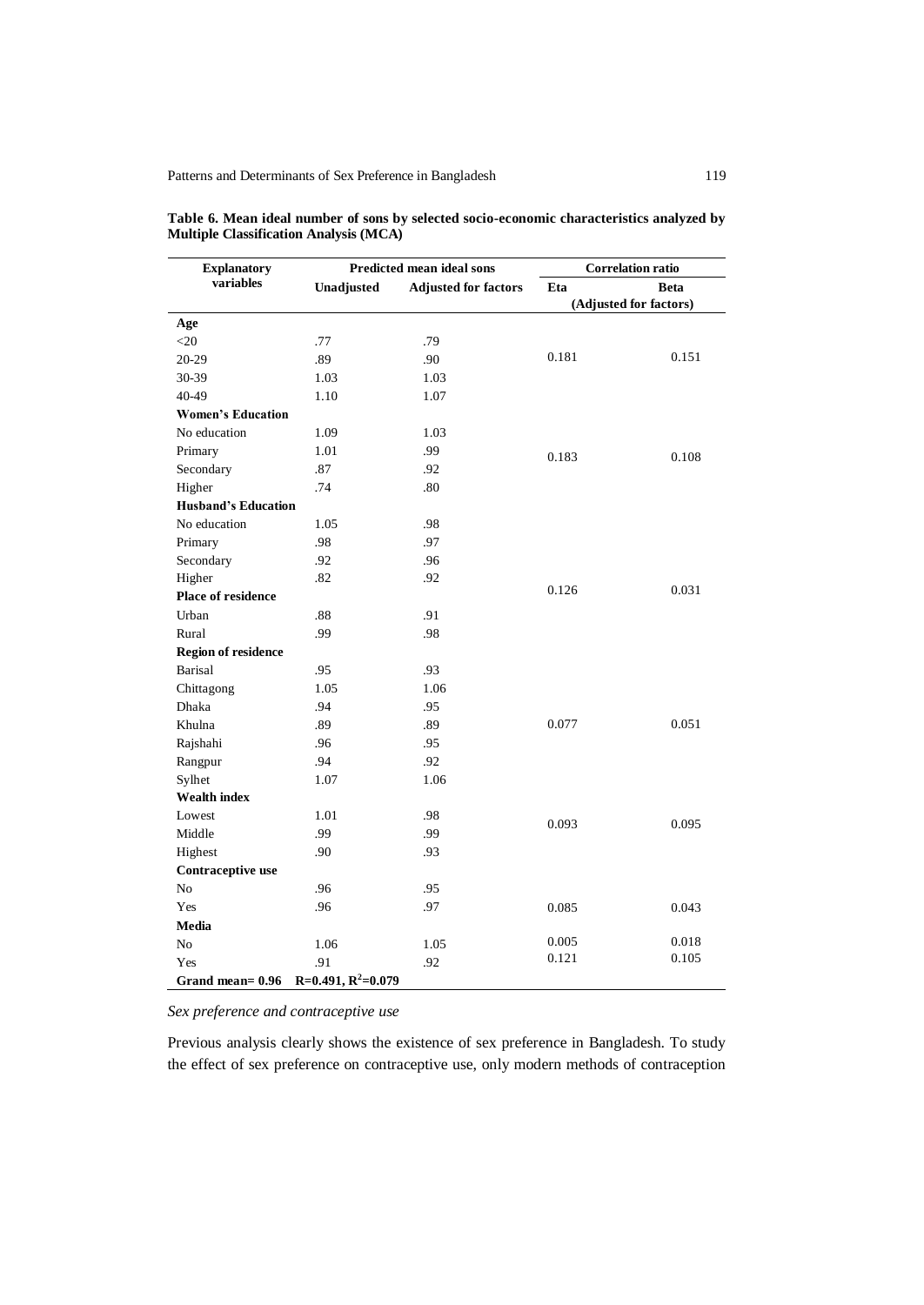are considered. The modern methods here refer to any one of the Male/Female Sterilization, IUD, Pill, Injectables, Norplant and Condom, as classified in BDHS, 2011. It is assumed that the contraceptive use rate is the highest among those couples who are most satisfied with the sex composition of living children. The effect is analyzed by taking currently married women having one up to five living children. Table 7 shows that there is wide variation in the contraceptives use rate for different sex composition of living children.

| <b>Number</b><br>of living<br>children | <b>Number</b><br>of sons | <b>Number</b><br>of women | <b>Percent using</b><br>modern method<br>(observed) | <b>Percent using</b><br>method(no son<br>preference) | <b>Difference</b> |
|----------------------------------------|--------------------------|---------------------------|-----------------------------------------------------|------------------------------------------------------|-------------------|
| $\,1$                                  | $\overline{0}$           | 966                       | 48.8                                                | 55.4                                                 | 6.6               |
|                                        | $\mathbf{1}$             | 1117                      | 52.7                                                | 58.2                                                 | 5.5               |
|                                        | $\mathbf{0}$             | 558                       | 55.3                                                | 63.5                                                 | 7.8               |
| $\overline{c}$                         | $\mathbf{1}$             | 1889                      | 64.4                                                | 72.6                                                 | 8.2               |
|                                        | $\mathbf{2}$             | 900                       | 63.4                                                | 72.6                                                 | 9.2               |
|                                        | $\boldsymbol{0}$         | 195                       | 51.3                                                | 61.4                                                 | 10.1              |
|                                        | $\mathbf{1}$             | 874                       | 58.9                                                | 71.9                                                 | 13.0              |
| 3                                      | $\overline{c}$           | 967                       | 62.0                                                | 72.5                                                 | 10.5              |
|                                        | 3                        | 261                       | 58.3                                                | 65.6                                                 | 7.3               |
|                                        | $\mathbf{0}$             | 86                        | 56.1                                                | 69.9                                                 | 13.8              |
|                                        | $\mathbf{1}$             | 276                       | 45.7                                                | 62.7                                                 | 17.0              |
| $\overline{4}$                         | 2                        | 440                       | 57.1                                                | 68.1                                                 | 11.0              |
|                                        | 3                        | 293                       | 51.4                                                | 64.9                                                 | 13.5              |
|                                        | $\overline{4}$           | 73                        | 50.9                                                | 65.2                                                 | 14.3              |
|                                        | $\mathbf{0}$             | 30                        | 57.4                                                | 63.8                                                 | 6.4               |
|                                        | $\mathbf{1}$             | 99                        | 56.1                                                | 66.9                                                 | 10.8              |
|                                        | $\overline{c}$           | 172                       | 48.3                                                | 63.9                                                 | 15.6              |
| 5                                      | 3                        | 127                       | 43.0                                                | 57.5                                                 | 14.5              |
|                                        | $\overline{4}$           | 79                        | 42.5                                                | 58.9                                                 | 16.4              |
|                                        | 5                        | 11                        | 36.4                                                | 50.0                                                 | 13.6              |
| <b>Total</b>                           |                          | 9413                      | 56.62                                               | 65.99                                                | 9.37              |

**Table 7. Effect of sex preference on use of modern methods of contraception among currently married women aged 15-49 who had up to five children, by number of living children and number of sons**

Note: Use rates in absence of sex preference are taken as the maximum of the rates among different sex compositions for given number of living children.

There is difference of 1.1 percentage points in the contraceptive use rate among couples having only one son and only one daughter. For couples with two children, contraceptive use rate is increased by 1.4 percent if the couples have both sons, than if the couples have both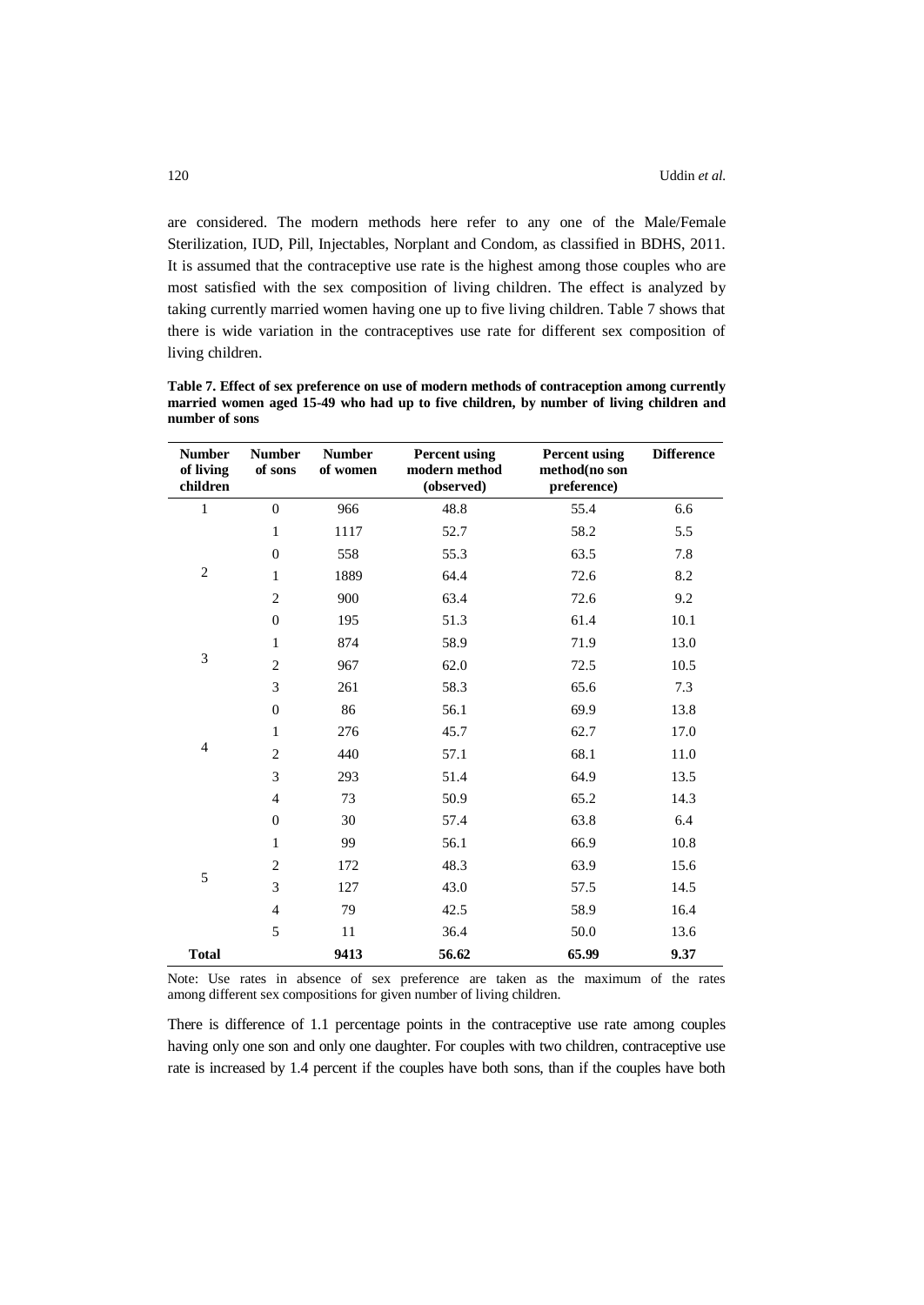daughters. Among the couples with three living children, 58.3 percent use modern methods if they have all sons whereas, only 51.3 percent use modern methods if they have all daughters. The use rate is found to be the lowest if the couples have daughters only and the highest if the couples have sons only (except for four and five living children). Contraceptive use rates are negatively affected by sex preference. The difference between the contraceptive use rate in absence of sex preference and the observed use rate is shown in the last column. Couples having three daughters only are most adversely affected among all sex compositions in using contraceptive methods (difference of almost 2.8 percentage points). Couples having only son, one son and one daughter, two sons and a daughter, two sons and two daughters, two sons and three daughters are highest to use contraception. Moreover, modern contraceptive use rate is the highest for these particular sex compositions. This indicates that couples are more satisfied with two living children but with at least one son. The total use rate of contraception is 56.62 percent and the rate in absence of sex preference is 65.99 percent. There is difference of 9.4 percentage points (observed use rate is 9.4% less than expected use rate in absence of sex preference). These findings show a substantial effect of sex preference on modern contraceptive use.

## *Sex preference and fertility*

The parity progression ratios and the total fertility irrespective of son preference is shown in Table 8, Parity progression ratios of women with at least one child and want no more children are calculated by using information of their parity.

| <b>Parity</b>  | Parity progression ratio | <b>Difference</b>      |          |
|----------------|--------------------------|------------------------|----------|
|                | With son preference      | With no son preference |          |
|                | 0.32                     | 0.93                   | $-0.61$  |
| 2              | 0.37                     | 0.61                   | $-0.24$  |
| 3              | 0.48                     | 0.50                   | $-0.02$  |
| $\overline{4}$ | 0.47                     | 0.46                   | 0.01     |
| 5              | 0.46                     | 0.45                   | 0.01     |
| 6              | 0.45                     | 0.37                   | 0.08     |
| 7              | 0.57                     | 0.47                   | 0.1      |
| 8              | 0.23                     | 0.29                   | $-0.06$  |
| <b>TFR</b>     | 0.544                    | 2.01                   | $-1.466$ |

**Table 8. Estimation of the effect of son preference on parity progression ratios and on total fertility (among ever-married women having at least one Child and do not want further children)** 

By using PPR=1, for both cases \*TFR and \*\*TFR(e) are calculated as follows:

 $*$ TFR=PPR $_{0}$ + PPR $_{0}*$ PPR $_{1}$ + PPR $_{0}*$ PPR $_{1}*$ PPR $_{2}+$ \*PPR2 +-------------------------------------+PPRo\*PPR1---- \*PPR<sup>9</sup>

\*TFR(e)=PPRo(e)+PPRo(e)\*PPR1(e)+PPRo(e) \*PPR1(e)\*PPR2(e)+---+PPRo(e)\*PPR1(e)-------- \*PPR,9(e)

At higher parity, the values of parity progression ratios have relatively low contribution on total fertility. However, the difference between observed parity, progression ratio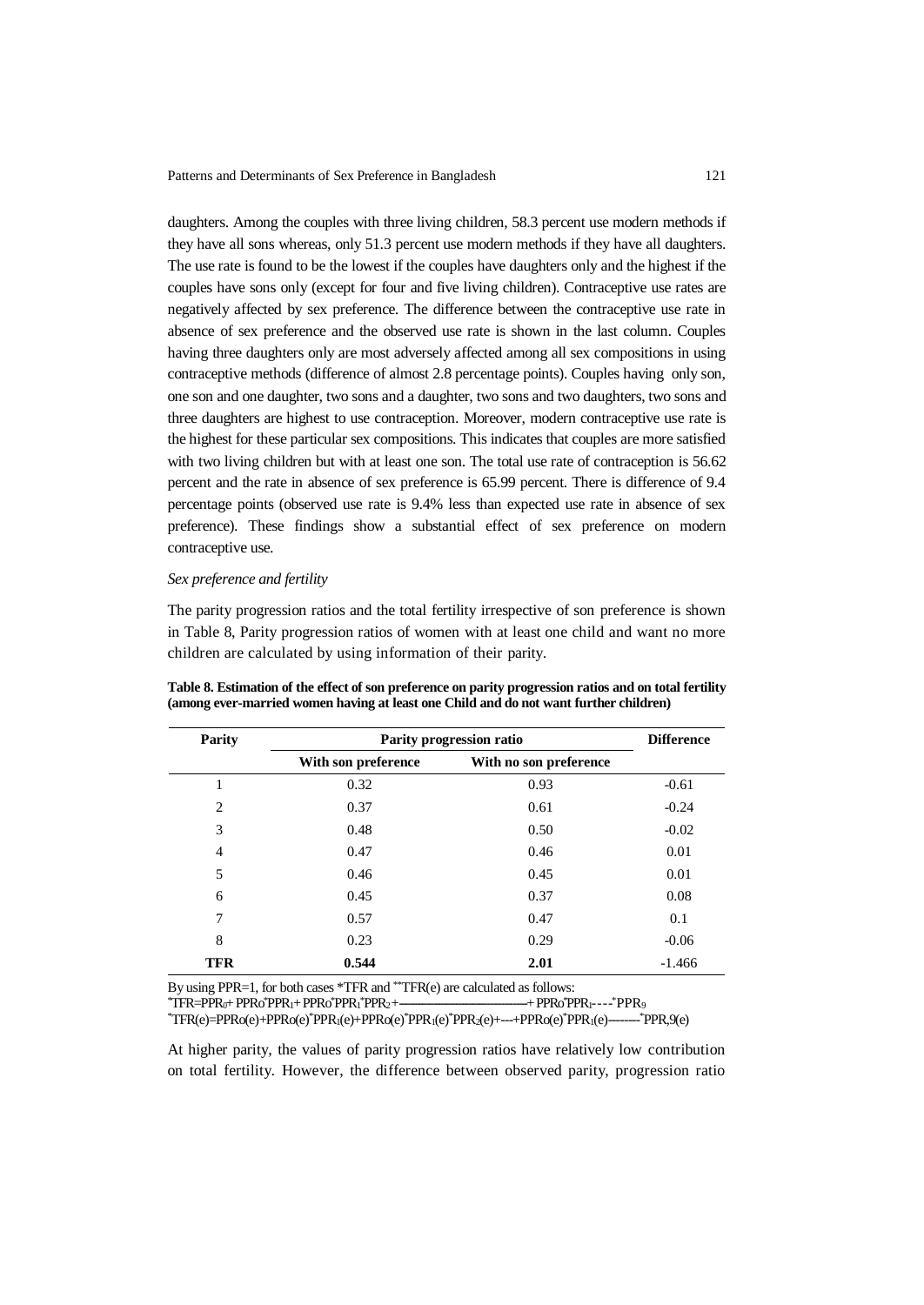and the parity progression ratio in absence of son preference, at lower parities, has greater impact on total fertility. To calculate TFR, parity progression ratios up to eighth parity are used. Total fertility rate is estimated 0.54 for the no preference group. Whereas total fertility rate in absence of son preference is estimated to be 2.01 which is three times greater than the observed value. If there would be no son preference, the TFR would be reduced by -1.47 (270% than the observed value).

### **Conclusion**

Th**e** study findings indicate that there is a strong desire for more sons than daughters among the couples in Bangladesh. However, most Bangladeshi couples desire a balance of sex composition with an ideal family size of two children — one boy and one girl. Slightly more than three –fourth (76.3 percent) of the respondents reported their ideal family size as 2, of which 63.3 percent said 1 son and 1 daughter as their preferred sex composition. However, as the ideal family size increases, the proportion of women desiring son than daughter also increases, indicating an overall son preference in Bangladesh. The average number of sons among those women who do not want next child is significantly greater than the same among women who want next child. The analysis of desire for next child by number of living children revealed that, the average number of sons among the women who do not desire next child is significantly greater than the same among women who desire next child. In the analysis of sex composition of living children and desire status of next child, the sex composition of two sons and one daughter is found to be most favorable. Mean ideal number of son increased with the age of respondents. Adolescents had the lowest mean ideal number of son (0.78), whereas the most elderly group of 40-49 had the highest mean ideal number of son (1.11). Women's education shows strong negative effect on mean ideal number of sons. Husband's education also shows similar pattern of relationship with the sex preference. Urban respondents had comparatively lower mean ideal number of son (0.88) than rural respondents (0.99). It was found that Sylhet (1.07) and Chittagong (1.05) had the highest mean ideal number of son and Khulna (0.88), both Dhaka and Rangpur (0.94) had the lowest mean ideal number of son. Women with the lowest wealth i.e. poorest group had the highest mean ideal number of son (1.02), compared with the women with the highest amount of wealth (0.90). Contraceptive users and non-users had same mean ideal number of sons (0.96 vs. 0.96). Women who have exposure to mass media have smaller mean ideal number of son (0.91) than the respondents who did not have any exposure to mass media (1.07).

This study shows considerable rate of influence of son preference on fertility in Bangladesh. If son preference is totally eliminated, total fertility would decline by two hundred seventy percent and modern contraceptives use rate would enhance by 17 percent. Son preference is also one of the barriers against modern contraceptive use. The demand